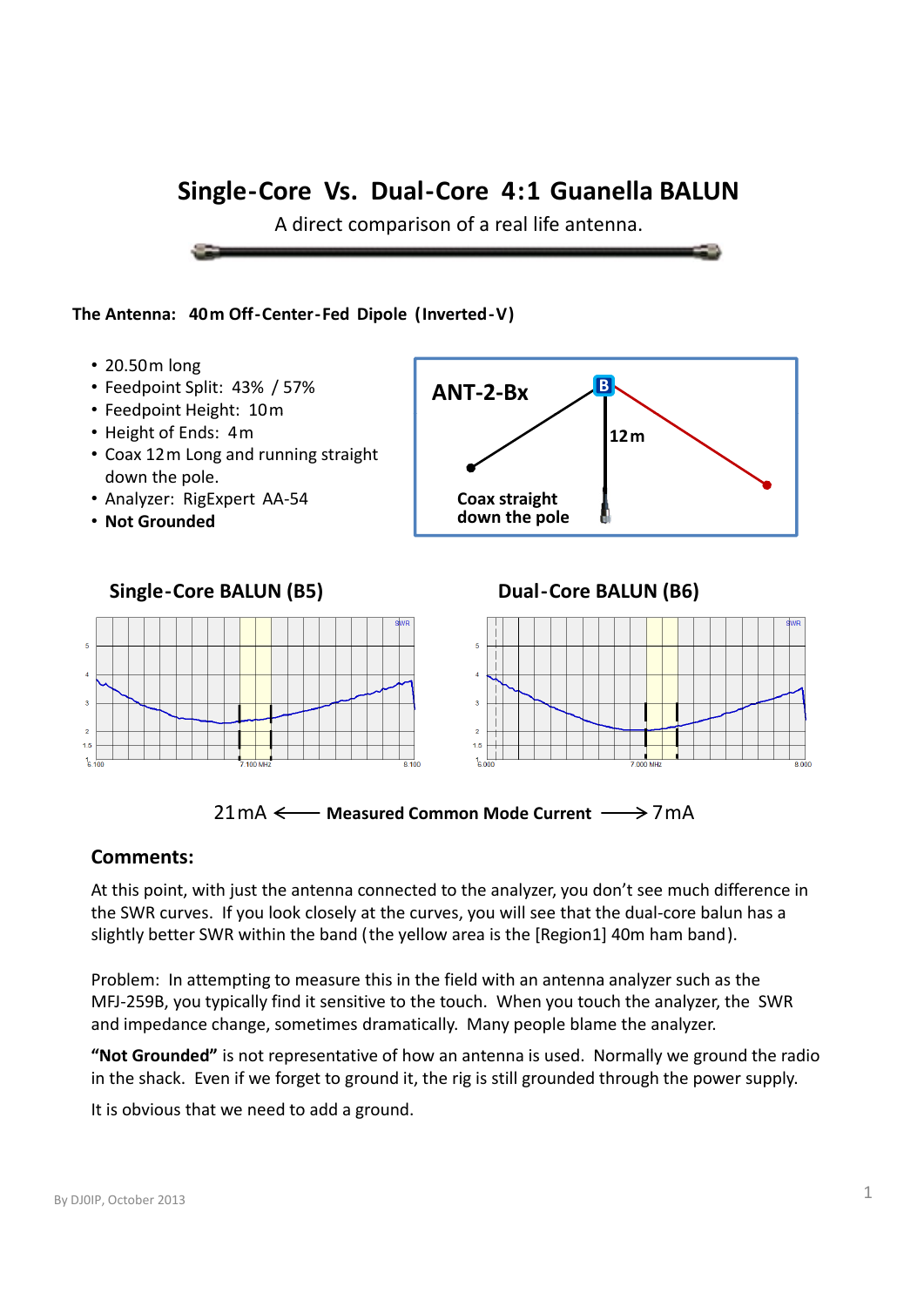A direct comparison of a real life antenna.



- 20.50m long
- Feedpoint Split: 43% / 57%
- Feedpoint Height: 10m
- Height of Ends: 4m
- Coax 12m Long and running straight down the pole.
- Analyzer: RigExpert AA‐54
- **The Coax is Grounded at the Analyzer** (here with a 75cm stake in the ground)







### **Comments:**

**"Grounded",** with just the antenna connected to the analyzer, you still don't see much difference In the SWR curves. If you look real close at the curve, you will see that the dual-core balun still has A slightly better SWR within the ham band but now the difference is insignificant. In fact, it is fair say one see's no apparent difference between a single and dual core balun.

However, look at the difference in Common Mode Current! Without a clear path to ground, the CMC's only path to ground is through capacitive coupling. As a result, you don't measure a lot of CMC on the feedline. As soon as you ground the feedline, which is a more realistic indication of real‐life conditions, the CMC rises considerably.

Let's not stop here. Let's continue to look at other examples.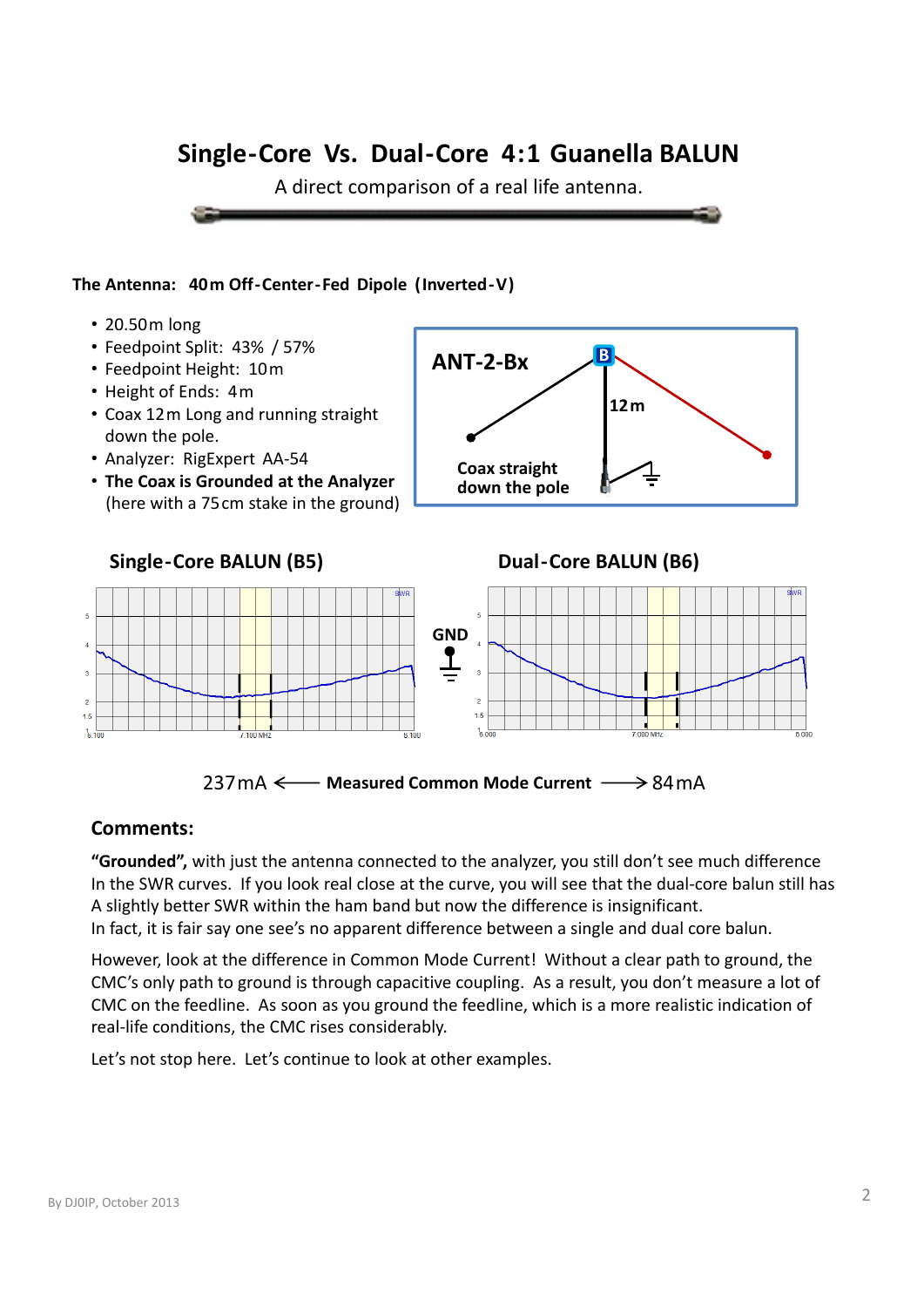A direct comparison of a real life antenna.



- 20.50m long
- Feedpoint Split: 43% / 57%
- Feedpoint Height: 10m
- Height of Ends: 4m
- Coax 19.6m Long and running straight down the pole.
- Analyzer: RigExpert AA‐54
- **Coax is Grounded at Analyzer: No/Yes**





54mA  $\leftarrow$  **Measured Common Mode Current**  $\longrightarrow$  12mA

Again **"not grounded",** with just the antenna connected to the analyzer, now you begin to see a difference in the SWR curves in favor of the single‐core balun. The curve is better centered across the band and the SWR is generally better. But is this the true picture? Is it really better? I don't think so. What we are seeing here is a gentle distortion of the truth. **Now let's ground it:**



When "grounded", the picture changes – at least on the left, the side with the single-core balun. Note that the side with the dual‐core balun shows no apparent change at all. Note the difference in CMC here **Large amounts of CMC skew the curve significantly Small amounts do not** here. **significantly. not.**

Ever wonder why your analyzer shows a different value when touching it than it does when not touching it? This is a clear indication of CMC problems with your antenna… which is probably due to using an inferior balun (i.e. , in this case, a single‐core Guanella balun).

But wait! The worst is yet to come!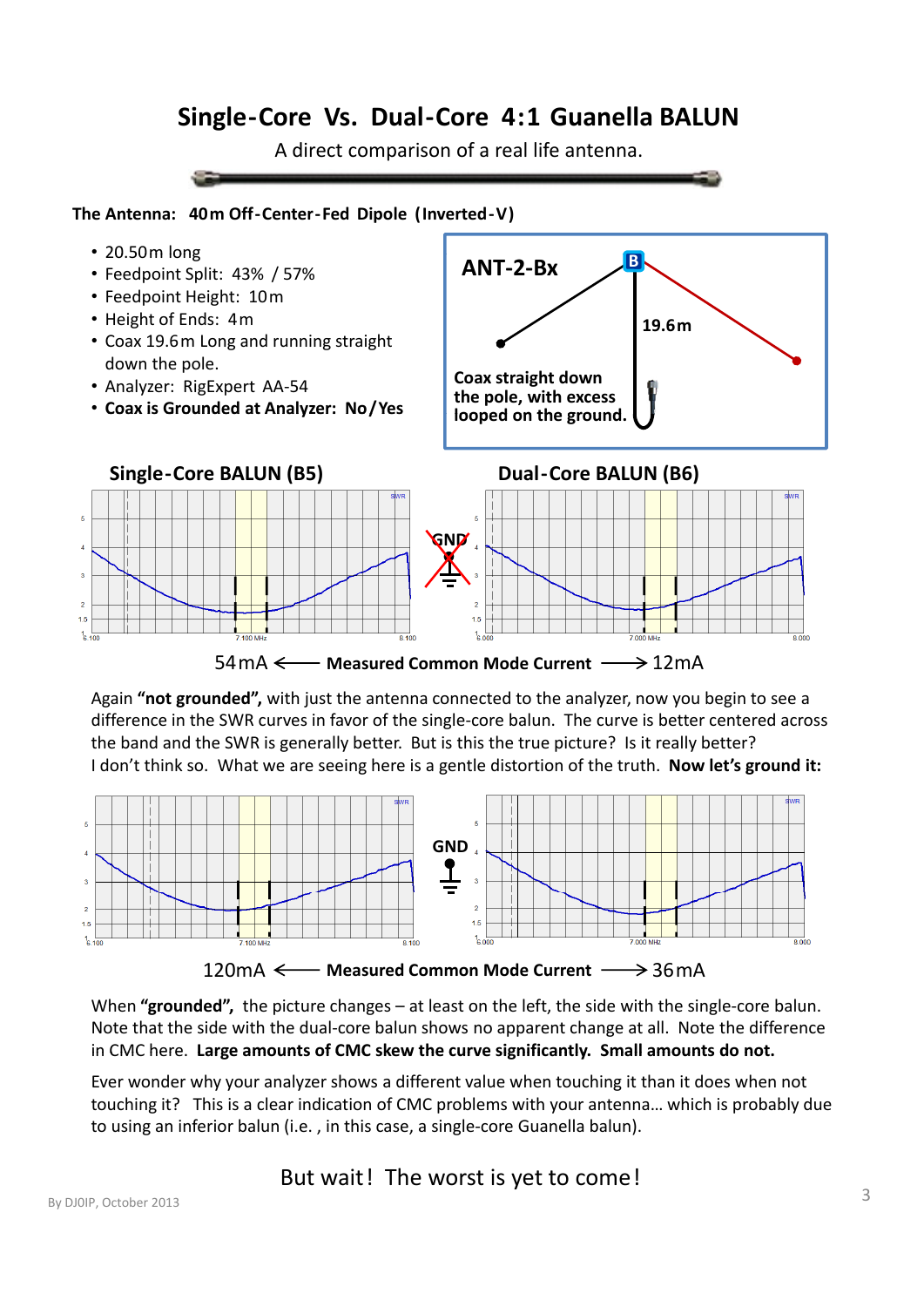A direct comparison of a real life antenna.

#### **The Antenna: 40m Off‐Center‐Fed Dipole (Inverted‐V )**

- 20.50m long
- 20.50m **<sup>B</sup>** Feedpoint Split: 43% / 57%
- Feedpoint Height: 10m
- Height of Ends: 4m
- Coax 19.6m Long and running diagonal to the antenna, through the air at about the same height as the antenna.
- 
- **Coax is Grounded at Analyzer: No/Yes**

• Analyzer: RigExpert AA-54 **Common Mode Current ANT‐2‐Bx 19.6m Common Mode Current"Worst Case" Measurement Position**



340mA  $\leftarrow$  **Measured Common Mode Current**  $\longrightarrow$  105mA

Here **"not grounded",** is a totally distorted pattern. Not only do you see a double‐dip, the second dip is lower than the first dip. Neither dip reflects the reality. Even the dual‐core balun's results are distorted, though nowhere nearly as bad as those of the single‐core balun. **Let's ground it:**



When "grounded", the picture changes on both sides. The curve on the left is what we all dream of at night. But then we wake up. The curve on the right has returned to its original shape, but is still showing a lower SWR than the antenna really has. That was one small step in the right direction

#### **BUT WHAT DO WE DO NOW? (!)**

First of all, we should never have gotten into this situation. NEVER run your coax like this! The coax should always exit the antenna at 90 degrees and run as far as possible in that direction. But for the sake of this test, let's say "we had to". **What do we do now?**

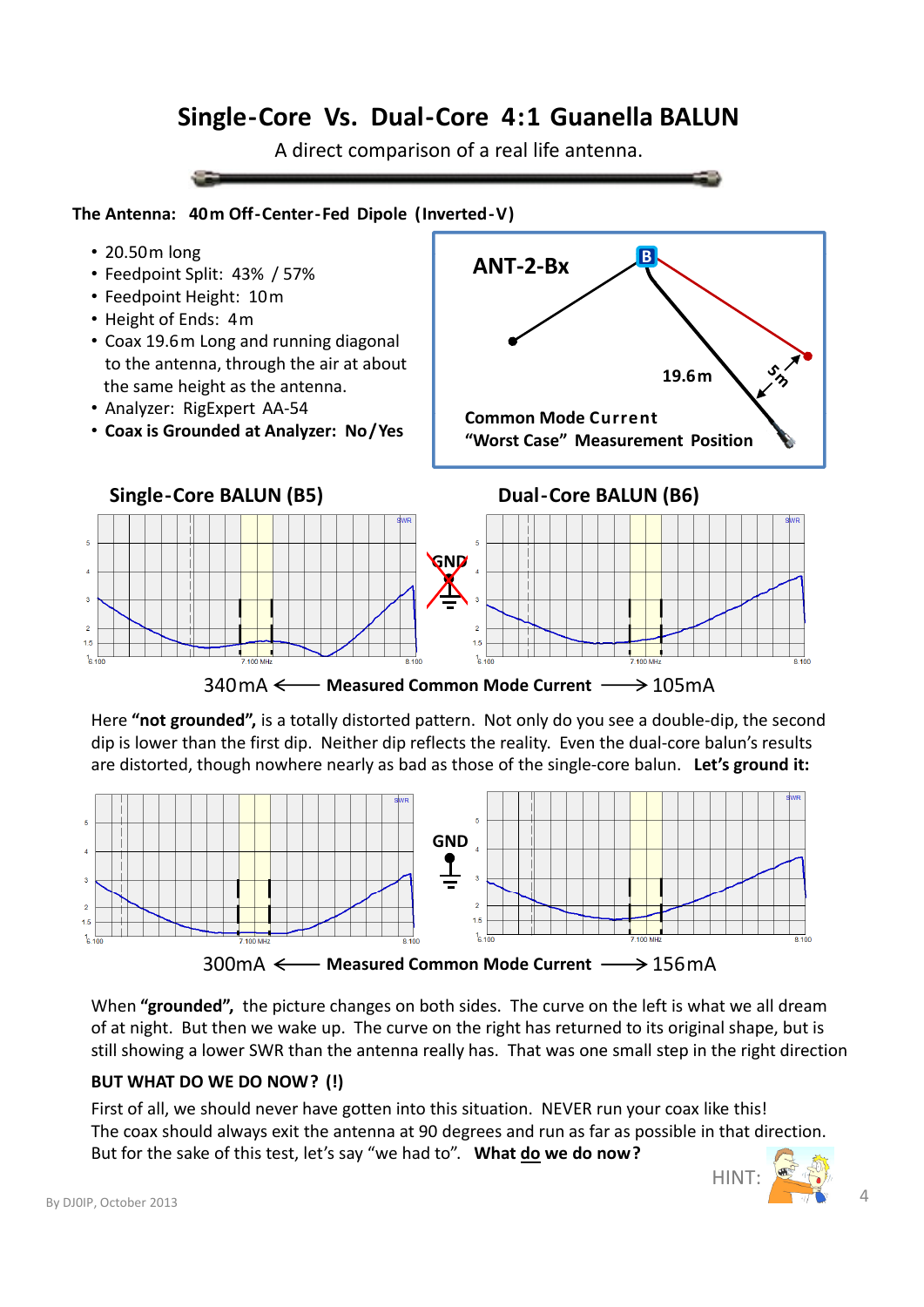A direct comparison of a real life antenna.

#### **The Antenna: 40m Off‐Center‐Fed Dipole (Inverted‐V )**



**Looking better with a choke (no ground), but when the ground is added:**



# **Holy Cow! It's WORSE!**

(The CMC on the right is worse, the SWR on the left is still very distorted and the CMC is still too high. )

The problem here is the choke. The first choke chosen was simply not good enough for the job!

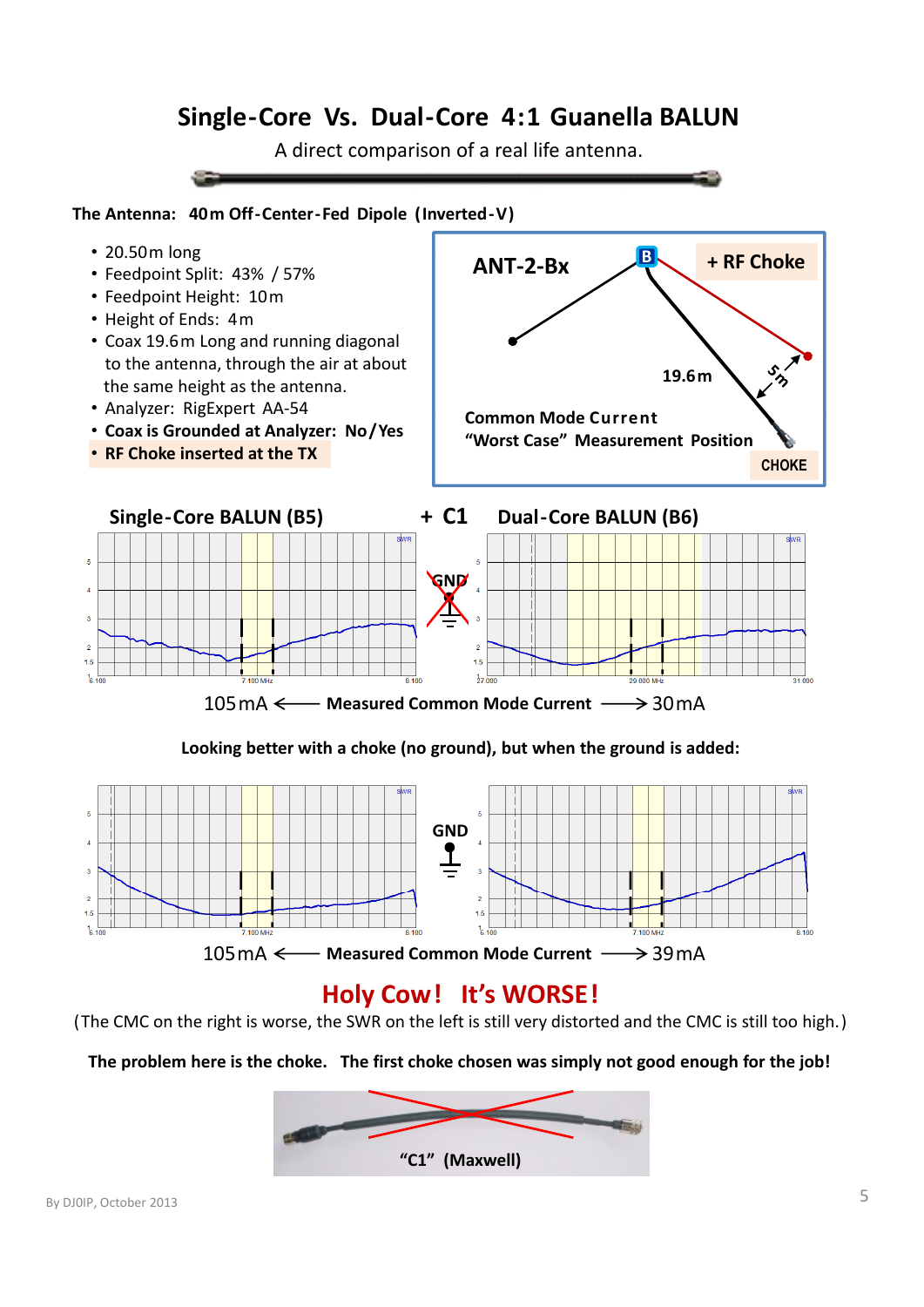A direct comparison of a real life antenna.

#### **The Antenna: 40m Off‐Center‐Fed Dipole (Inverted‐V )**



- 
- Feedpoint Height: 10m
- Height of Ends: 4m
- Coax 19.6m Long and running diagonal to the antenna, through the air at about the same height as the antenna.
- 
- **Coax is Grounded at Analyzer: No/Yes**
- **DIFFERENT RF Chokes inserted at the TX**





Looking a little better with this choke (no ground), but when the ground is added:



There is still a distorted pattern with the single-core balun! The dual core balun looks much better; much like it should look. This choke is good enough for working with the dual-core balun, but it **does not manage to remove the CMC from the antenna with the single‐core balun.**



Let's try another choke . . .

**Note: CMC less than 30mA seems to be an acceptable value.**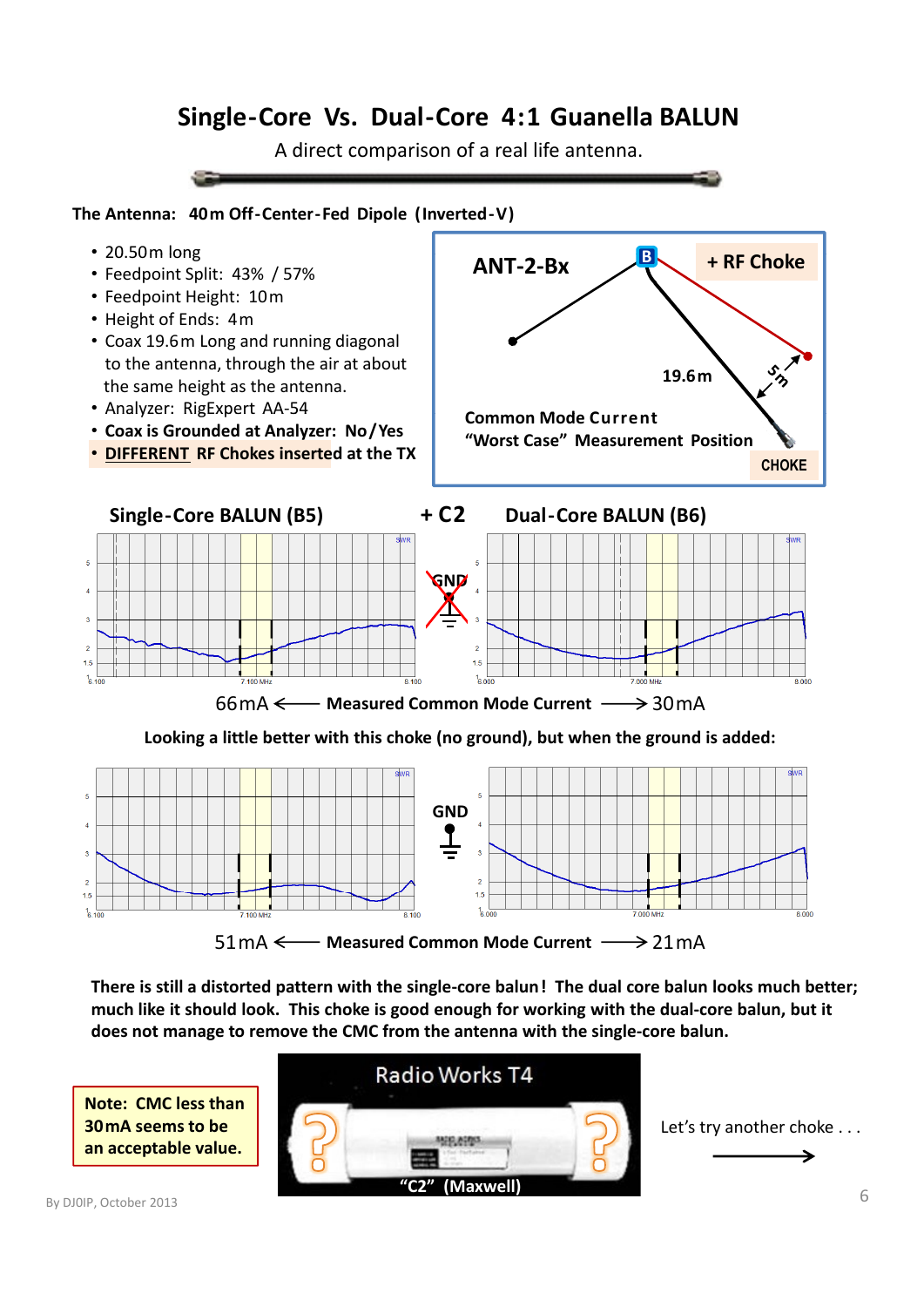A direct comparison of a real life antenna.

#### **The Antenna: 40m Off‐Center‐Fed Dipole (Inverted‐V )**



- 
- Feedpoint Height: 10m
- Height of Ends: 4m
- Coax 19.6m Long and running diagonal to the antenna, through the air at about the same height as the antenna.
- 
- **Coax is Grounded at Analyzer: No/Yes**
- **DIFFERENT RF Chokes inserted at the TX**





The CMC is gone in both, but the SWR curve on the left is still distorted! (The right is OK.)



Again with zero measurable CMC, the single-core balun has a distorted SWR curve. I am still **searching for an explanation for this! With C3, regardless of whether it is grounded or not, the** SWR curves of the dual-core balun look great; just like the coax coming straight down the pole.

**This Choke Works!**



**But the single‐core 4:1 Guanella balun fails miserably with the coax in this configuration.**